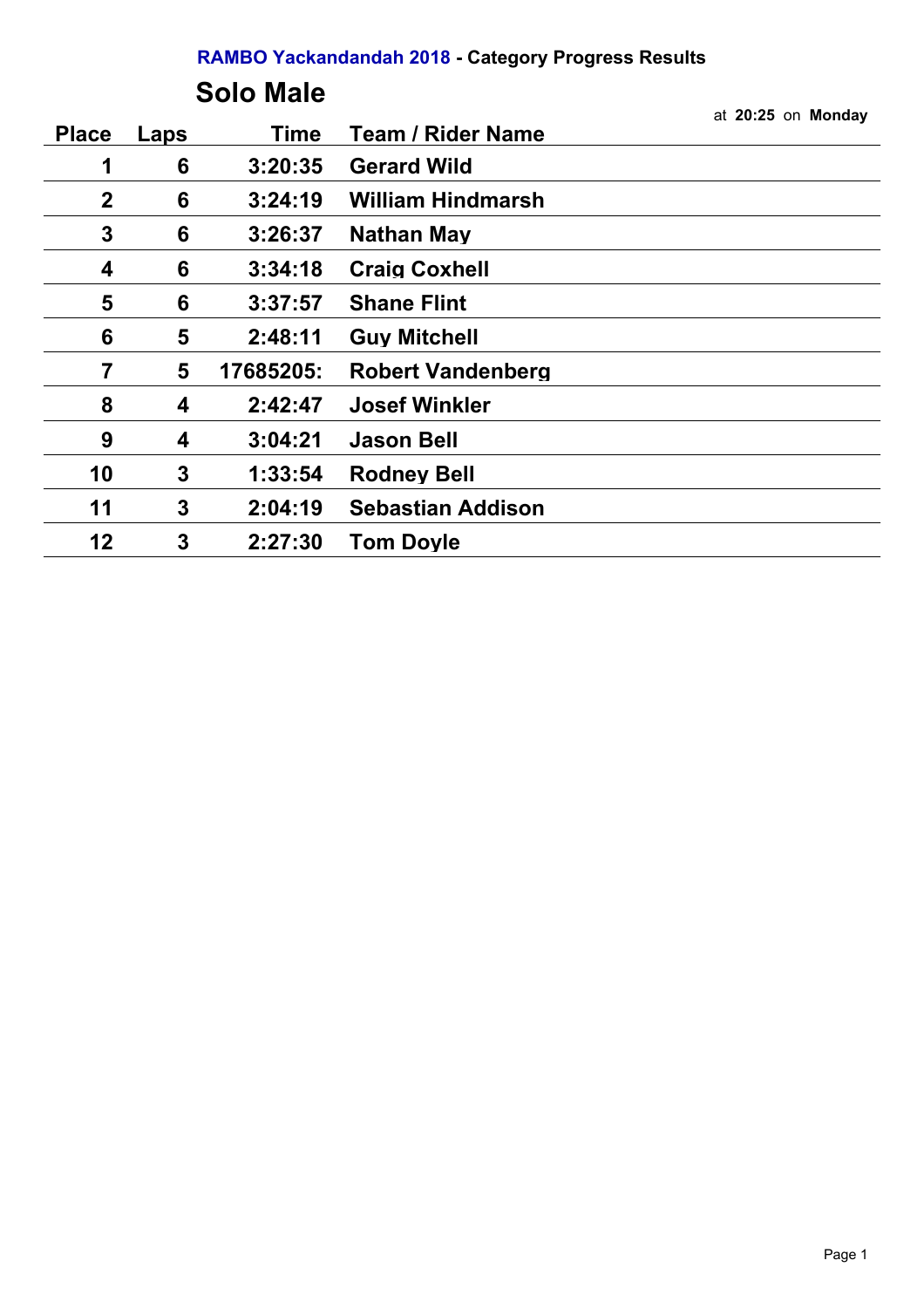## **Solo Female**

|              |      |         |                          | at 20:25 on Monday |
|--------------|------|---------|--------------------------|--------------------|
| <b>Place</b> | Laps | Time    | <b>Team / Rider Name</b> |                    |
| 1            | 6    | 3:26:37 | <b>Tory Thomas</b>       |                    |
| $\mathbf{2}$ | 5    | 3:02:48 | <b>Taryn Heather</b>     |                    |
| 3            | 5    | 3:13:22 | <b>Christie Rodda</b>    |                    |
| 4            | 5    | 3:24:28 | <b>Ebony Tanzen</b>      |                    |
| 5            | 5    | 3:26:08 | <b>Colleen Dell'Oro</b>  |                    |
| 6            | 5    | 3:28:24 | <b>Tegwyn McManammy</b>  |                    |
|              | 4    | 2:45:57 | <b>Jo Hunt</b>           |                    |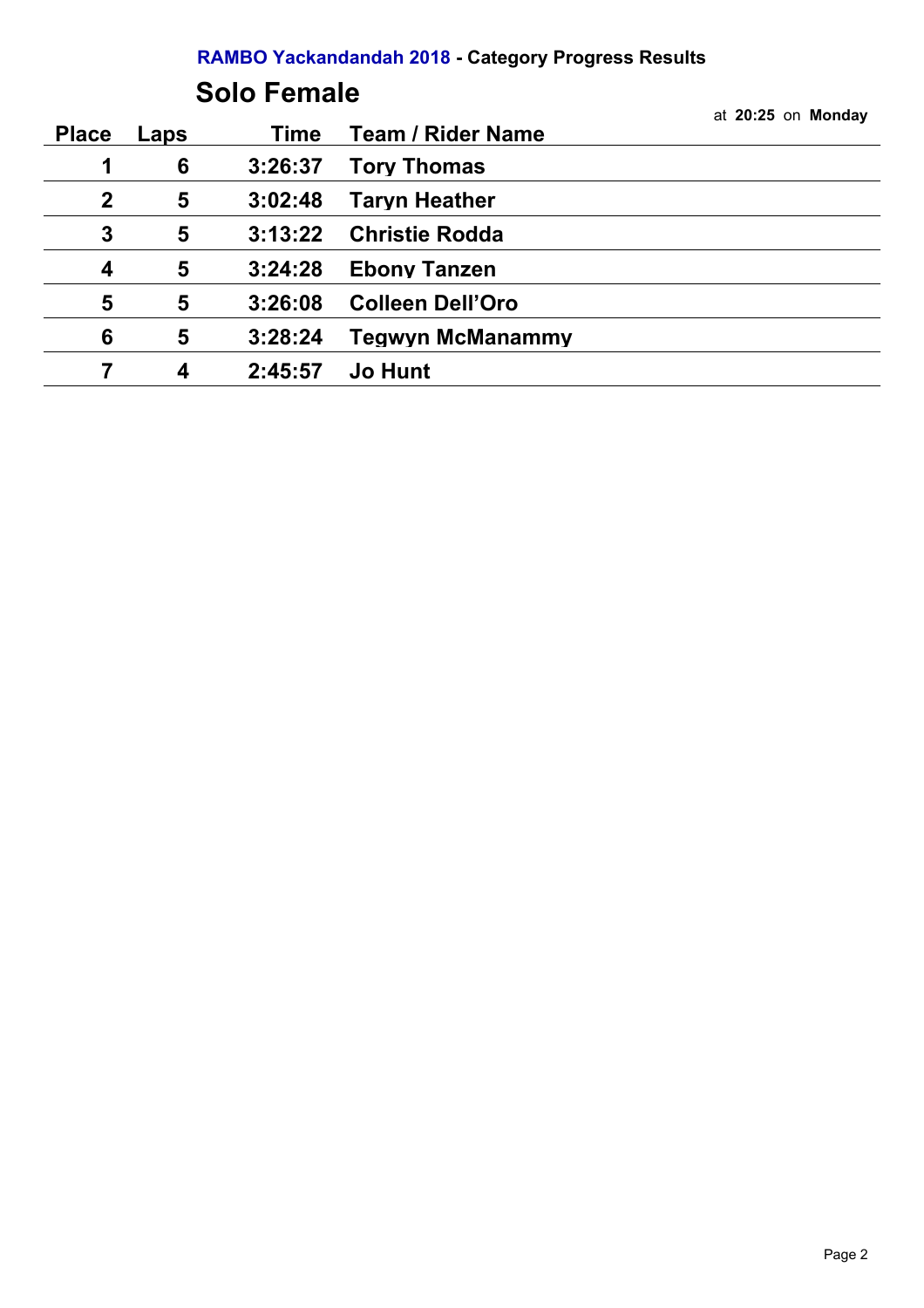### **Solo Male 40+**

|              |      |             |                          | at 20:25 on Monday |
|--------------|------|-------------|--------------------------|--------------------|
| <b>Place</b> | Laps | <b>Time</b> | <b>Team / Rider Name</b> |                    |
| 1            | 6    | 3:05:51     | <b>Kris Meyland</b>      |                    |
| $\mathbf{2}$ | 6    | 3:20:34     | <b>Chris Doe</b>         |                    |
| $\mathbf{3}$ | 6    | 3:20:46     | <b>Julien Atherstone</b> |                    |
| 4            | 6    | 3:31:29     | <b>Mark Norden</b>       |                    |
| 5            | 5    | 2:59:59     | <b>Tim Ferres</b>        |                    |
| 6            | 5    | 3:01:58     | <b>Brent Tanzen</b>      |                    |
| 7            | 5    | 3:04:01     | <b>Dean Robinson</b>     |                    |
| 8            | 5    | 3:05:49     | Daryn Higgins            |                    |
| 9            | 5    | 3:06:56     | <b>Mathew Curry</b>      |                    |
| 10           | 5    | 3:08:46     | <b>Michael Loughlin</b>  |                    |
| 11           | 5    | 3:12:14     | <b>Robert Tye</b>        |                    |
| 12           | 5    | 3:15:13     | <b>Paul Larkin</b>       |                    |
| 13           | 5    | 3:29:20     | <b>Craig Brinsdon</b>    |                    |
| 14           | 4    | 2:51:05     | <b>Matthew Cameron</b>   |                    |
| 15           | 1    | 50:49       | <b>Jason Dudenas</b>     |                    |
|              |      |             |                          |                    |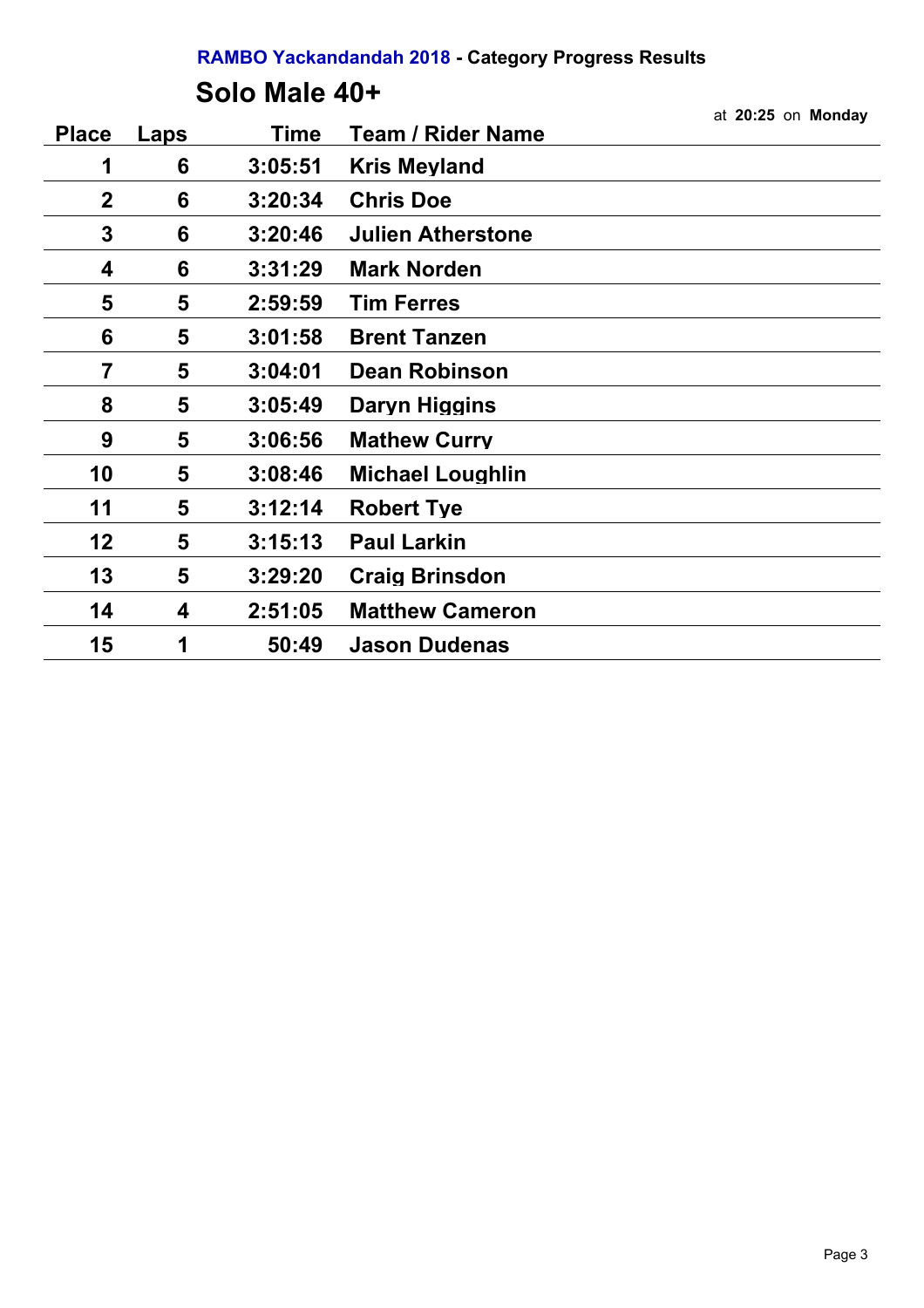## **Teams Mixed**

|              |      |      |                          | at 20:25 on Monday |
|--------------|------|------|--------------------------|--------------------|
| <b>Place</b> | Laps | Time | <b>Team / Rider Name</b> |                    |
|              |      |      | 3:03:09 Carmen and Keith |                    |
|              |      |      |                          |                    |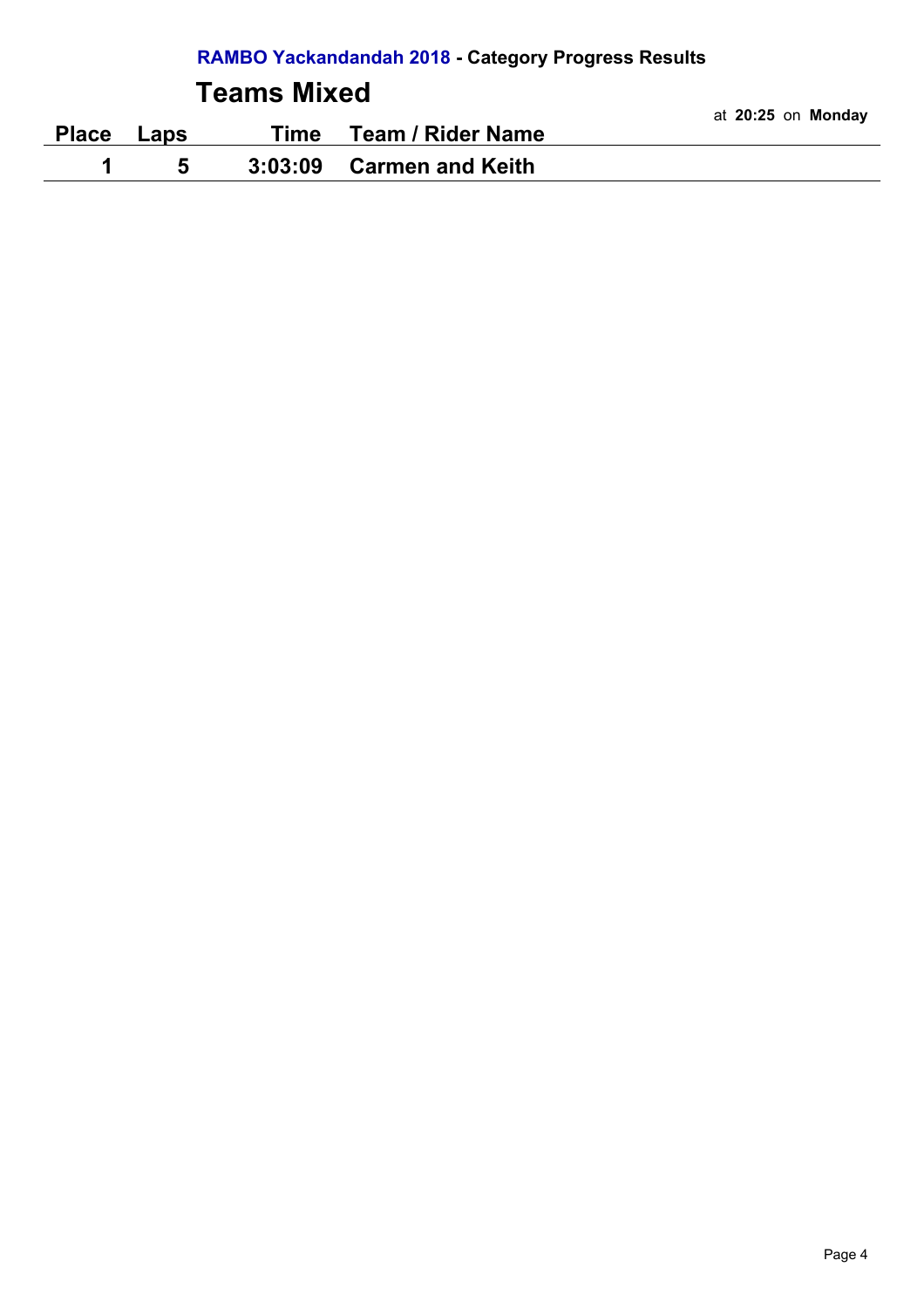# **Sport Male Solo**

|              |                |             |                                           | at 20:25 on Monday |
|--------------|----------------|-------------|-------------------------------------------|--------------------|
| <b>Place</b> | Laps           | <b>Time</b> | <b>Team / Rider Name</b>                  |                    |
| 1            | 3              | 1:36:25     | <b>Ben Kraus</b>                          |                    |
| $\mathbf 2$  | 3              | 1:41:18     | <b>Luke Smith</b>                         |                    |
| 3            | 3              | 1:44:37     | <b>Casper Linssen</b>                     |                    |
| 4            | 3              | 1:48:54     | <b>Ryan Clifford</b>                      |                    |
| 5            | 3              | 1:52:07     | <b>Callum Dwyer</b>                       |                    |
| 6            | 3              | 1:54:58     | <b>Patrick Lalor</b>                      |                    |
| 7            | 3              | 1:56:35     | <b>Simon Jones</b>                        |                    |
| 8            | 3              | 1:56:42     | <b>Glenn Hargreaves</b>                   |                    |
| 9            | 3              | 1:58:14     | (Bryce Davey)                             |                    |
| 10           | 3              | 2:00:16     | <b>Callan Piper</b>                       |                    |
| 11           | 3              | 2:02:12     | <b>Andrew Hofer</b>                       |                    |
| 12           | 3              | 2:05:21     | <b>Weekend Warrior (Adam Gaspari)</b>     |                    |
| 13           | 3              | 2:05:34     | Michael kanizay                           |                    |
| 14           | 3              | 2:08:22     | <b>Richard Verrocchio</b>                 |                    |
| 15           | 3              | 2:11:44     | <b>James Davis</b>                        |                    |
| 16           | $\mathbf 2$    | 1:06:20     | <b>Riley Corke</b>                        |                    |
| 17           | $\mathbf{2}$   | 1:19:22     | <b>Shayne Cherry</b>                      |                    |
| 18           | $\mathbf 2$    | 1:24:39     | <b>David Phegan</b>                       |                    |
| 19           | $\mathbf 2$    | 1:27:56     | liam Henderson                            |                    |
| 20           | $\mathbf 2$    | 1:28:40     | <b>David Gilson</b>                       |                    |
| 21           | $\mathbf{2}$   | 1:29:29     | <b>Gavin Klingner</b>                     |                    |
| 22           | $\mathbf{2}$   | 1:33:09     | <b>Travis Edwards</b>                     |                    |
| 23           | $\overline{2}$ | 1:39:44     | <b>Weekend Warrior (Austin Hazeldene)</b> |                    |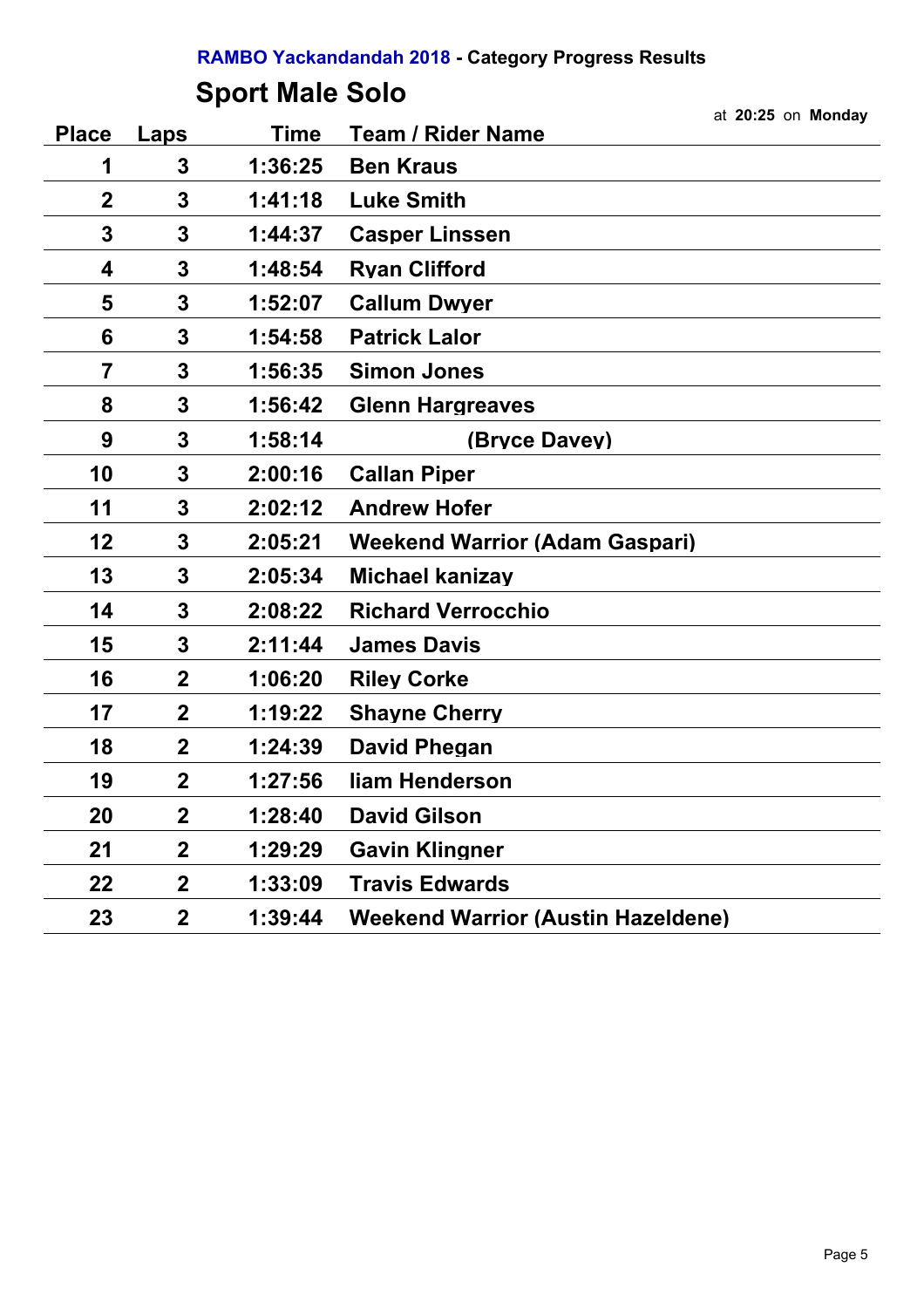# **Sport Female Solo**

|              |              |         |                          | at 20:25 on Monday |
|--------------|--------------|---------|--------------------------|--------------------|
| <b>Place</b> | Laps         | Time    | <b>Team / Rider Name</b> |                    |
| 1            |              | 1:40:07 | <b>Teagan Atherstone</b> |                    |
| $2^{\circ}$  | 3            |         | 1:57:14 Maria Frischmann |                    |
| 3            | 3            | 2:00:51 | <b>Anna Bruton</b>       |                    |
| 4            | $\mathbf{2}$ | 1:25:41 | <b>Indigo Jones</b>      |                    |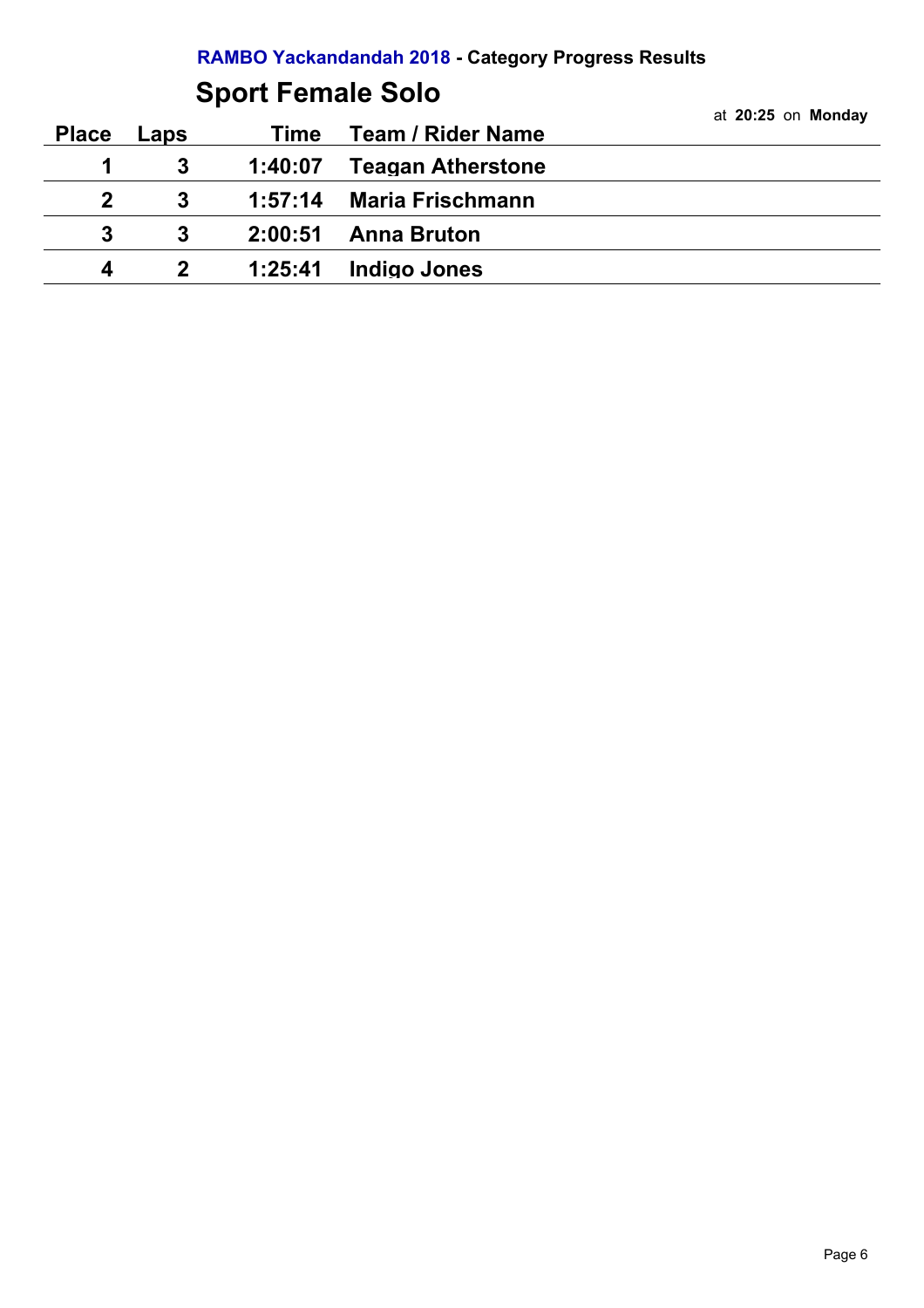## **Solo Junior U15 Male**

|                |                |             |                          | at 20:25 on Monday |
|----------------|----------------|-------------|--------------------------|--------------------|
| <b>Place</b>   | Laps           | <b>Time</b> | <b>Team / Rider Name</b> |                    |
| 1              | 4              | 1:16:24     | <b>Ty Bowey</b>          |                    |
| $\mathbf 2$    | 3              | 59:23       | <b>Cooper Northey</b>    |                    |
| 3              | 3              | 1:00:16     | <b>Sam Northey</b>       |                    |
| 4              | 3              | 1:00:23     | <b>Jett Hargreaves</b>   |                    |
| 5              | 3              | 1:00:59     | <b>Blair Edwards</b>     |                    |
| 6              | 3              | 1:10:35     | <b>Ryan Lalor</b>        |                    |
| $\overline{7}$ | 3              | 1:13:21     | <b>Wirra Gilson</b>      |                    |
| 8              | 3              | 1:13:53     | <b>Isaac Smith</b>       |                    |
| 9              | 3              | 1:15:33     | <b>Finbar Jones</b>      |                    |
| 10             | 3              | 1:22:28     | <b>Nicholas Phegan</b>   |                    |
| 11             | 3              | 1:24:08     | <b>Bradley Quirk</b>     |                    |
| 12             | 3              | 1:26:18     | <b>Oliver Smith</b>      |                    |
| 13             | 3              | 1:29:03     | <b>Sacha Verrocchio</b>  |                    |
| 14             | 3              | 1:29:14     | <b>Dylan Babic</b>       |                    |
| 15             | $\overline{2}$ | 52:25       | <b>Tyler Creek</b>       |                    |
| 16             | $\overline{2}$ | 57:55       | <b>Oskar English</b>     |                    |
| 17             | $\mathbf{2}$   | 1:40:56     | <b>Maurice Kraus</b>     |                    |
| 18             | 1              | 19:27       | <b>Riley Edwards</b>     |                    |
| 19             | 1              | 21:25       | <b>Edward Ritchie</b>    |                    |
| 20             | 1              | 22:18       | <b>Ryan Edwards</b>      |                    |